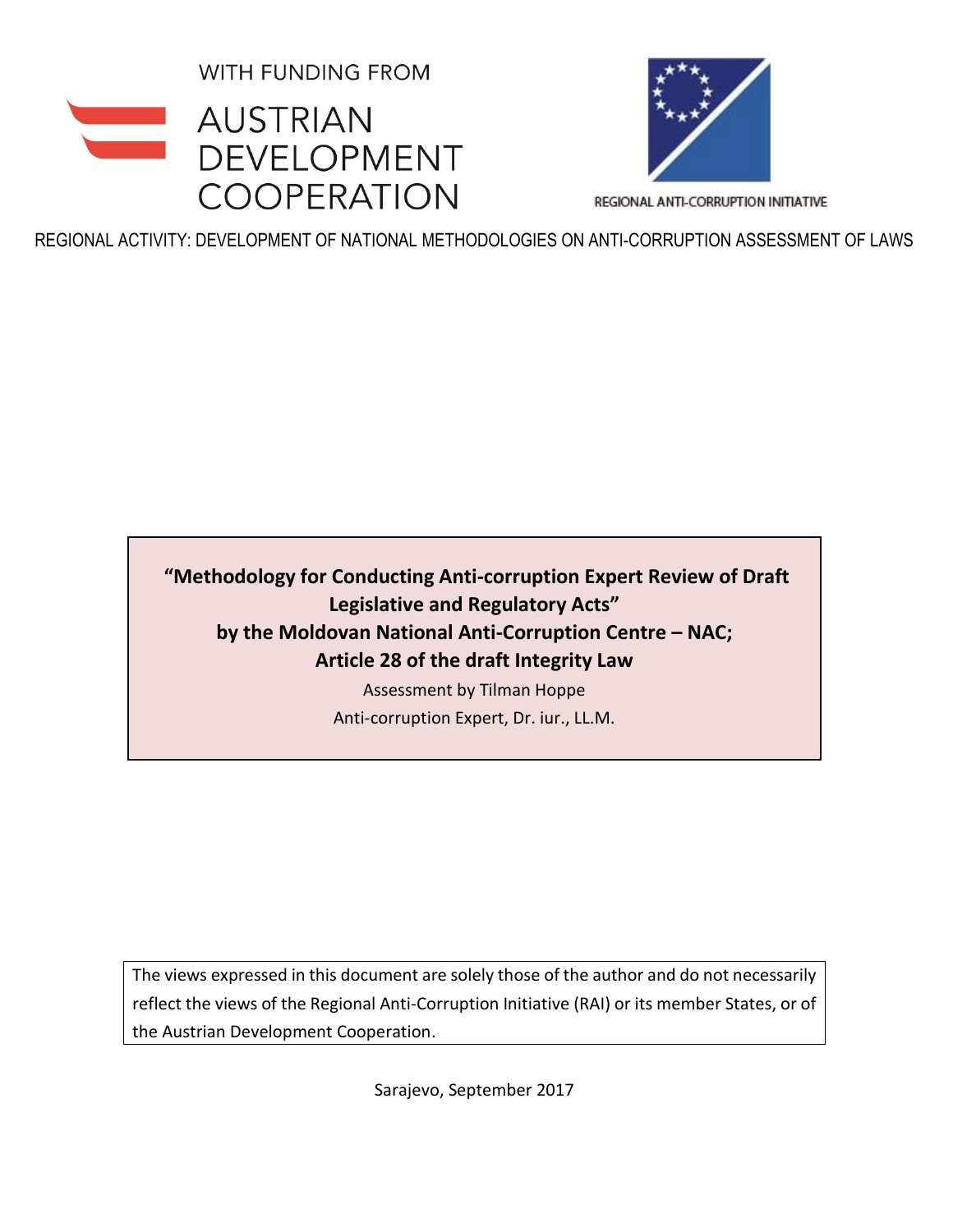# **Contents**

| $2^{\circ}$             |  |  |  |
|-------------------------|--|--|--|
| $\overline{\mathbf{3}}$ |  |  |  |
|                         |  |  |  |
|                         |  |  |  |
|                         |  |  |  |
|                         |  |  |  |
|                         |  |  |  |
|                         |  |  |  |
| 4                       |  |  |  |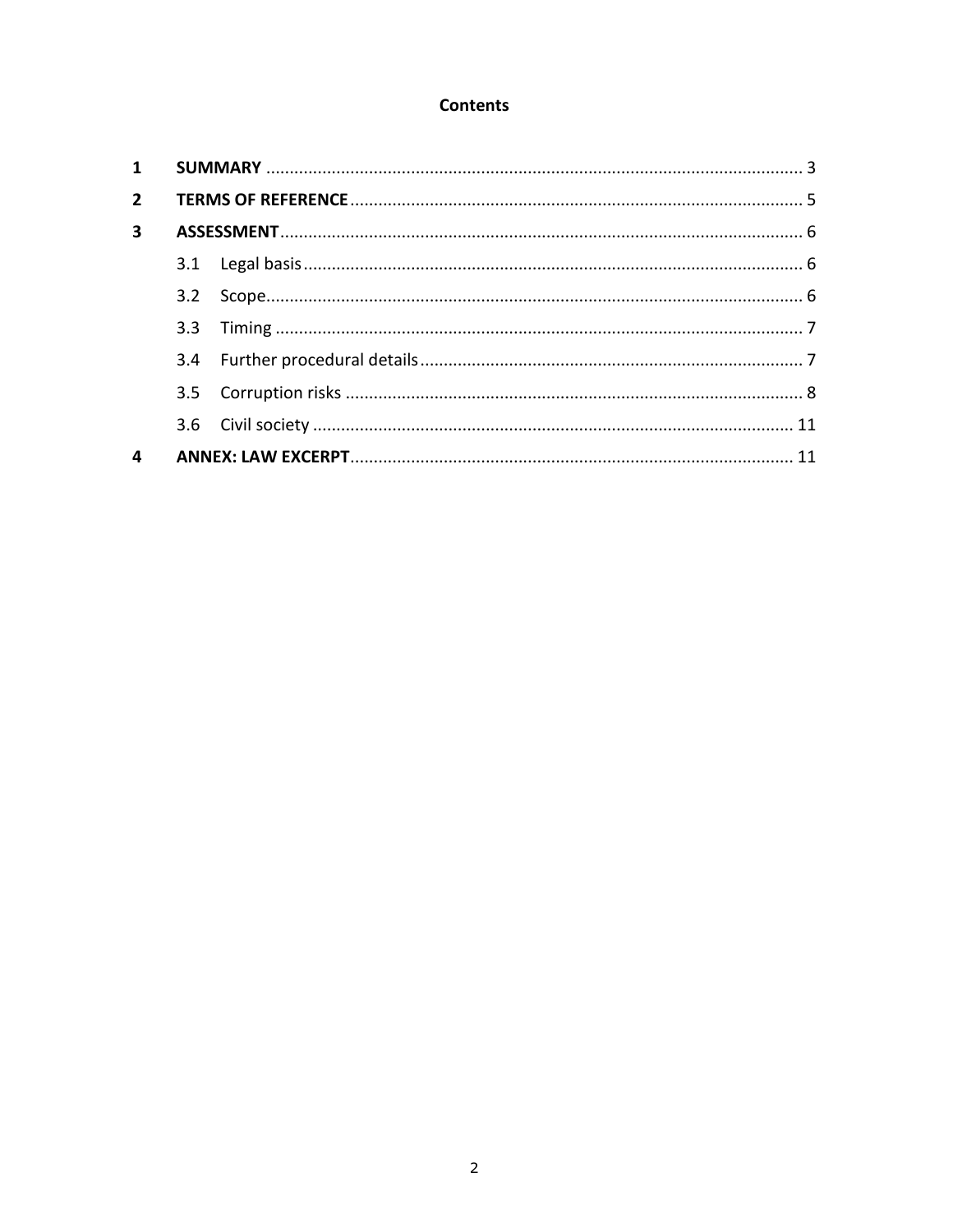# <span id="page-2-0"></span>**1 Summary**

The draft Methodology of 2016 by the National Anti-corruption Centre (NAC) compiles 10 years of profound experience with corruption proofing. The draft document contains detailed, but concise instructions that go in several aspects well beyond the Regional Methodology on Anti-Corruption Assessment of Laws (Corruption Proofing). <sup>1</sup> This concerns inter alia:

- Detailed instructions on how to **analyse** the draft legal act (Chapter IV; Annex 2);
- Detailed instructions on how to draft the corruption proofing **report** (Chapter V; Annex 1);
- Instructions when to **repeat** an assessment (Chapter III.16);
- Collection of **statistical** data on corruption proofing (Chapter III.18) such as authors, sectors, number of recommendations, etc.;
- Assessment of the **efficiency** of corruption proofing (Chapter III.19) comparing recommendations with their actual implementation.

The list of 37 **corruption-risks**is comprehensive and contains very instructive parts. All risks are explained in detail in an Annex to the Methodology. The list of risks mixes technical risks, which can also occur out of negligence, with corrupted legislation, which never occurs out of negligence. From a didactical perspective, this might not work in all contexts, but does so in Moldova, as experts are used to this approach.

Chapter 3.5 of this Assessment contains **recommendations** on how to simplify and shorten the description of some corruption risks. Furthermore, practical examples for at least some of the risks could be illustrative to readers not familiar yet with each description of risks.

The draft Integrity Law of 2016 contains in Article 28 a provision that puts corruption proofing on a sound **statutory basis**. The draft Law or at least the Methodology could probably benefit from mentioning the joint responsibility of public entities for corruption proofing starting at the early **drafting stage**.

The Methodology has the clear potential to serve as a concrete **example** of good practice and to complement the Regional Methodology as a template for other methodologies, as

ı

<sup>1</sup> [http://rai-see.org/anti-corruption-assessment-of-laws/.](http://rai-see.org/anti-corruption-assessment-of-laws/)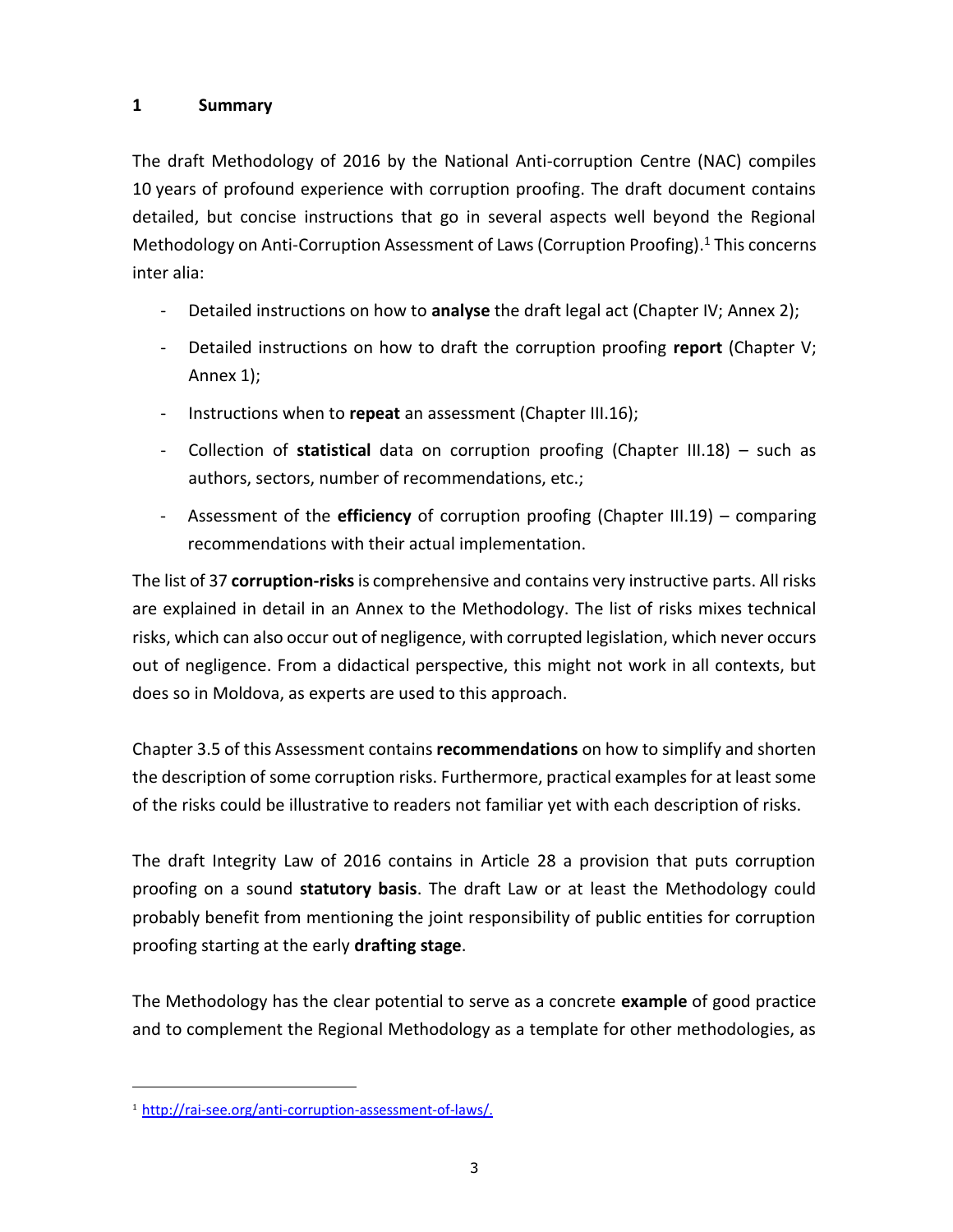well as a **training document**. Its final version could thus be published in English on the RAI website as well as translated into other languages in the region in preparation of trainings.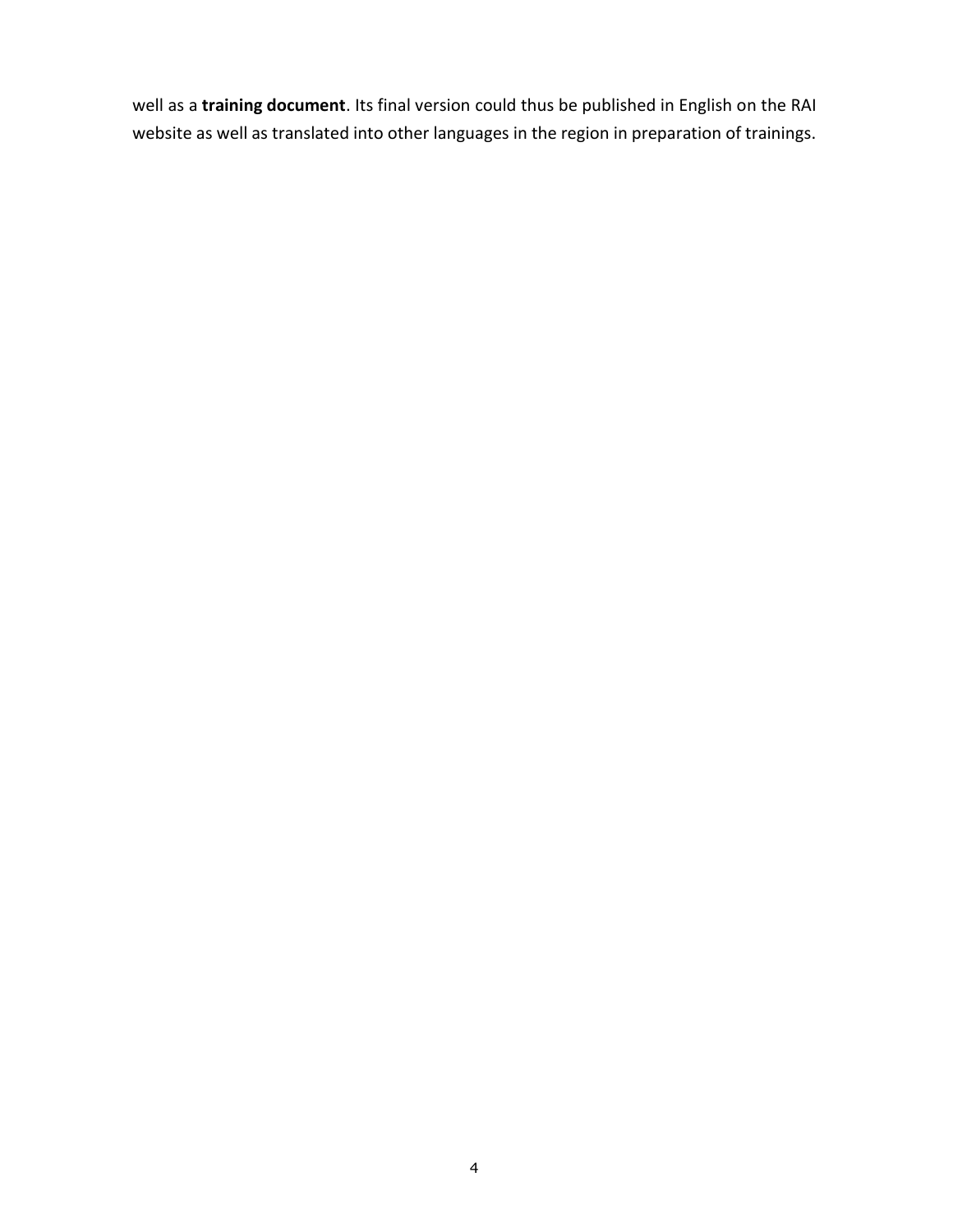### <span id="page-4-0"></span>**2 Terms of Reference**

In 2014, RAI and the Regional Cooperation Council (RCC) developed and published the **Regional Methodology** on Anti-corruption Assessment of Laws (corruption proofing of legislation). Following up on the Regional Methodology, RAI intends to facilitate the introduction or strengthening of anti-corruption assessment of laws in at least three beneficiary countries until end of 2018.

The Republic of Moldova has been implementing and refining a comprehensive practice on anti-corruption assessment of legislation **since 2006**. The National Anti-corruption Centre  $(NAC)^2$  developed its methodology in close cooperation with the civil society organisation the Centre for Analysis and Prevention of Corruption (CAPC). NAC piloted its methodology in 2007 on several draft laws, adopted a revised version of it the same year and has applied it continuously ever since. In 2013, the NAC updated the methodology.

Following the activities by RAI on corruption proofing in 2014, NAC decided to expand its methodology. The update was also an opportunity to take into account the profound practical experience of almost 10 years that Moldova accumulated. In this context, the NAC has asked RAI to review the **draft Methodology** of September 2016.

A draft report was sent to the NAC in October 2016. In September 2017, the draft report was discussed at an in-country **workshop** in Chisinau. This final version is the result of discussions at the workshop.

ı

<sup>&</sup>lt;sup>2</sup> Until 2013 called the Centre for Combating Economic Crimes and Corruption (CCECC).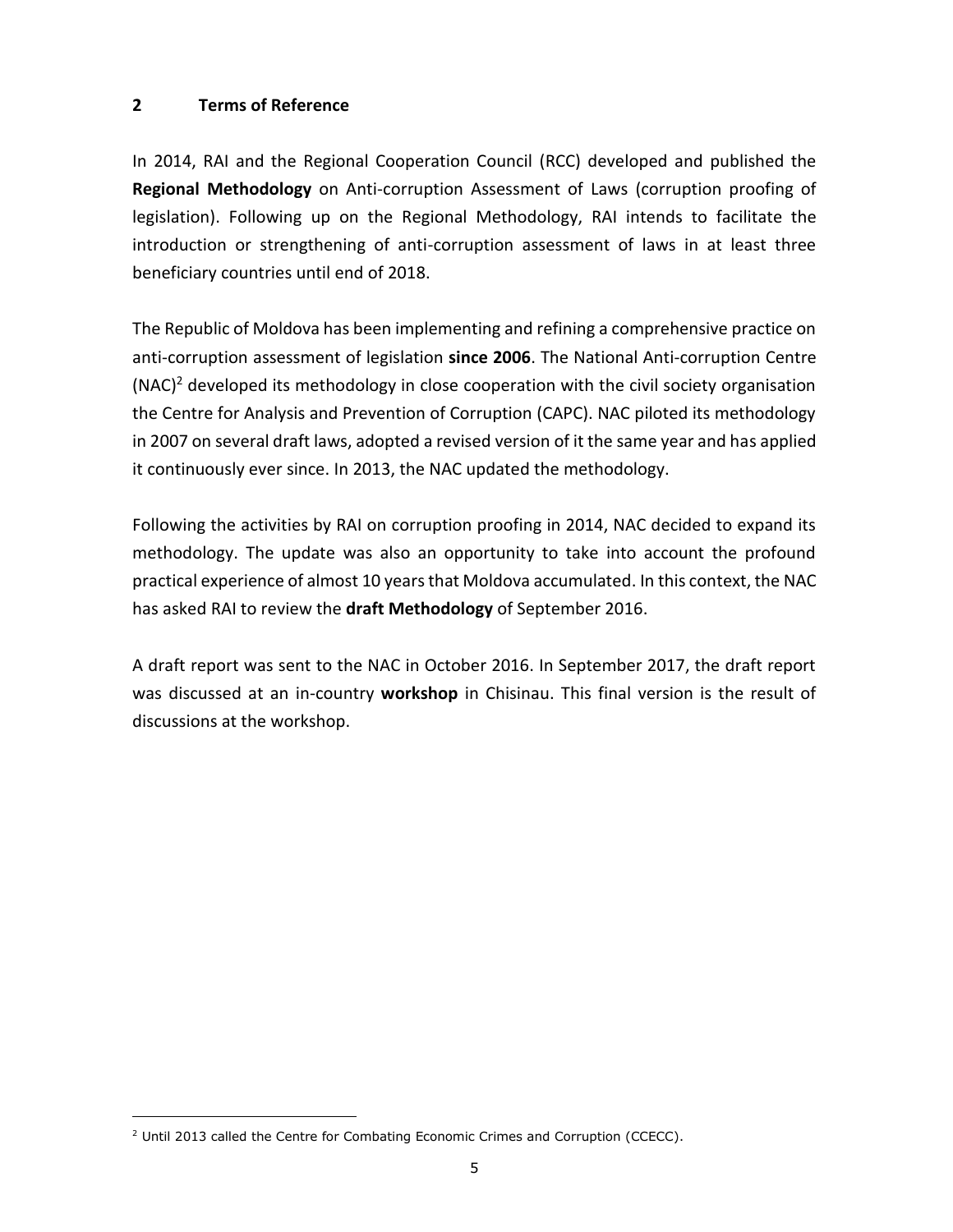### <span id="page-5-0"></span>**3 Assessment**

# <span id="page-5-1"></span>**3.1 Legal basis**

The new draft Integrity Law contains in Article 28 "Anticorruption expertise" a statutory basis for corruption proofing (see Annex). The Article regulates in particular the following aspects:

- Scope (legal acts covered);
- Main categories of corruption risks;
- Obligation by public entities to submit drafts for corruption proofing to the NAC;
- The information on which corruption proofing is based on;
- The deadline for the report to be available;
- The binding nature of the corruption proofing reports (meaning that authors of draft legal acts need to consider them);
- The adoption of a methodology by NAC on corruption proofing;
- Online publication of corruption proofing reports.

The draft Law has been up for public consultation until end of August 2016.<sup>3</sup> If it would be adopted, it would provide a strong legal basis for corruption proofing regulating all essential aspects of corruption proofing.

# <span id="page-5-2"></span>**3.2 Scope**

ı

The Methodology (and its underlying Article 28 of the draft Law) covers only **draft** legal acts. In countries that introduce corruption proofing, this would pose a problem. However, Moldova has been applying the tool for years. Therefore, in light of the high turnover of legislative reforms during the past 10 years, one can assume that more or less all laws currently in force have actually already undergone corruption proofing. Therefore, the limitation to draft legal acts is acceptable to some extent. However, it would be preferable if at least the Methodology would also include enacted laws. This would concern inter alia laws which had not been sent to NAC in the past. NAC would probably have the competency of conducting corruption proofing of these enacted laws under its general risk assessment competency. As a commendable feature, the Methodology not only covers draft statutes, but all draft "legislative and regulatory acts".

<sup>3</sup> [http://www.parlament.md/Actualitate/Noutati/tabid/89/NewsId/1585/language/ro-RO/Default.aspx.](http://www.parlament.md/Actualitate/Noutati/tabid/89/NewsId/1585/language/ro-RO/Default.aspx)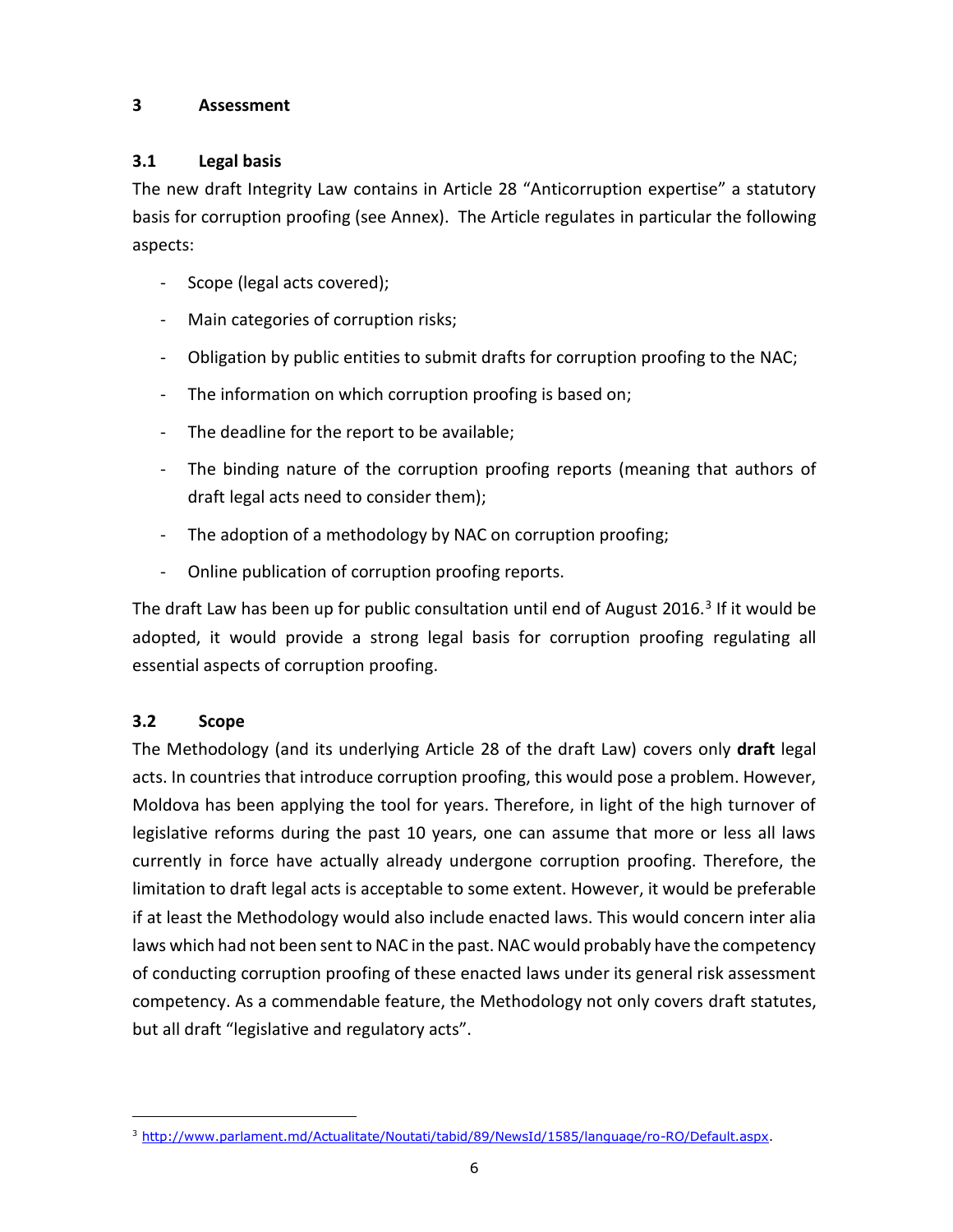The Methodology and the draft Law cover legal acts drafted by all **public entities**, which includes **Parliament** (according to a separate definition of "public entities" in other laws). This further supports an existing instruction by the Parliament's President regarding laws drafted by Members of Parliament, who in the past tended to disregard the necessity of corruption proofing (see Regional Methodology, Part 1, 2.2.8).

# <span id="page-6-0"></span>**3.3 Timing**

According to the draft Law and to the draft Methodology, corruption proofing will take place after the final draft has been subject to **public consultations** based on the Law on transparency in decision-making.<sup>4</sup> This seems to be an opportune time, since it allows the NAC to consider feedback by other stakeholders, in particular civil society.

Nonetheless, corruption proofing should not take place only at one single stage. While the draft Law and the Methodology focus on the time of public consultations, corruption proofing will also take stage at other places. According to information by the NAC, the Methodology will be **distributed** to public entities and will be available **online** (as previous versions). This will allow for the corruption proofing taking place at all stages of the legislative process, including when drafting or at the parliamentary level. Public entities are aware of legislative corruption risks, not least by having had faced corruption proofing reports for almost 10 years. Furthermore, the Methodology explicitly foresees repeated assessments during one and the same legislative process (at no. 16). The draft Law or at least the Methodology could probably benefit from mentioning the joint responsibility of public entities for corruption proofing starting at the early drafting stage.

The regular time limit is **10 days**, which is in line with the Regional Methodology. The time limit can be extended (at no. 11). As a commendable feature, the Methodology regulates also the cases, when the corruption proofing should be **repeated**, for example, because the draft changed substantially (at no. 16). The Methodology also foresees **working groups** in order to straighten out any differences between the authors of the draft legal acts and the NAC experts (at no. 17).

# <span id="page-6-1"></span>**3.4 Further procedural details**

ı

The Methodology goes beyond the Regional Methodology in the level of addressing procedural details. This is proof of the profound experience the NAC has accumulated over the last 10 years with the tool. This includes inter alia the points mentioned in the Summary

<sup>4</sup> [www.right2info.org/resources/publications/laws-1/Moldova-](http://www.right2info.org/resources/publications/laws-1/Moldova-Law%20on%20transparency%20in%20the%20decision.doc/at_download/file)

[Law%20on%20transparency%20in%20the%20decision.doc/at\\_download/file.](http://www.right2info.org/resources/publications/laws-1/Moldova-Law%20on%20transparency%20in%20the%20decision.doc/at_download/file)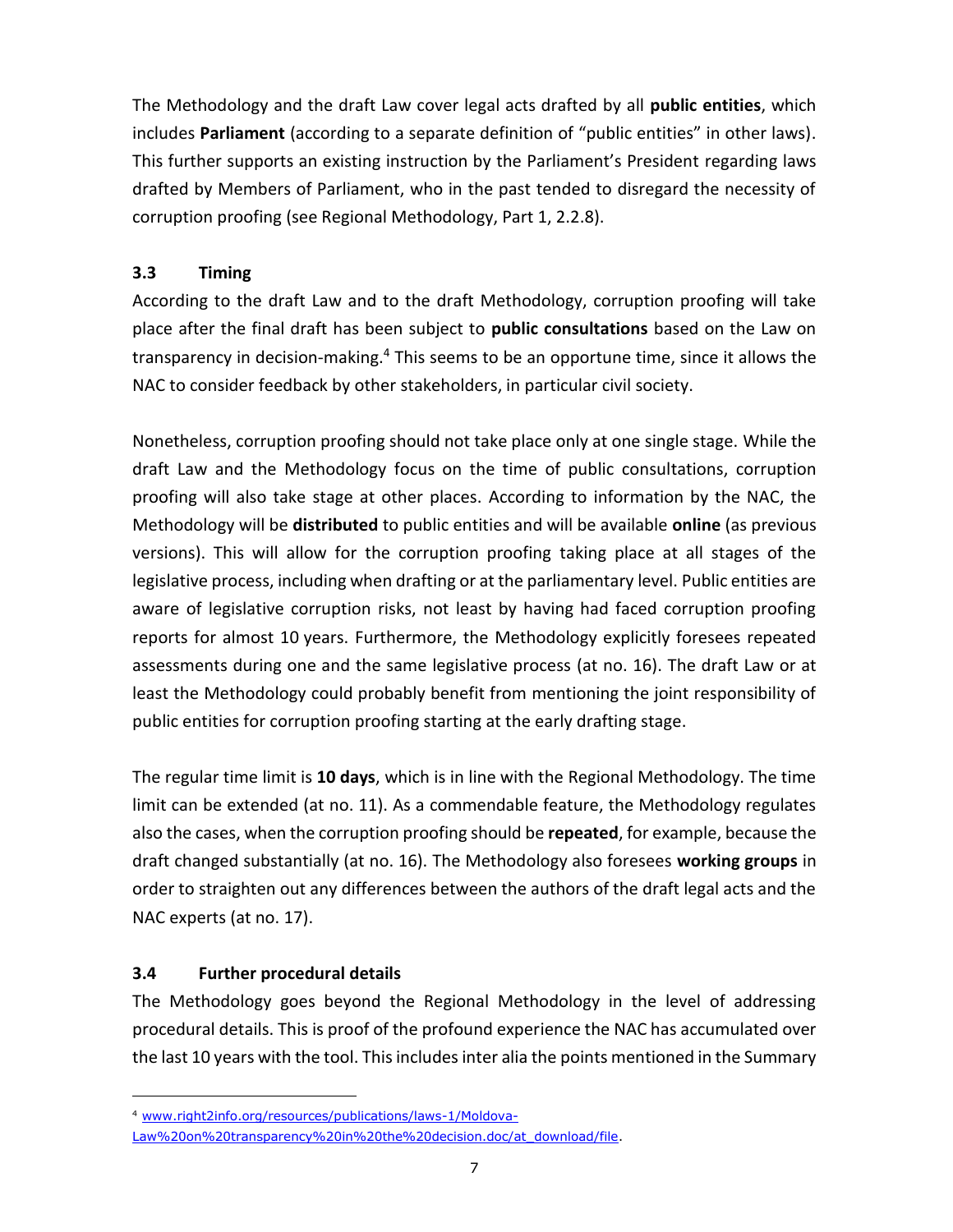and additionally the integration of the "e-expertiza **software**" into the Methodology ("computer software for the distribution among experts of the legislative and regulatory drafts submitted for anti-corruption expert reviews, for the verification of the reports prepared by the experts, for the assessment of the efficiency of the anti-corruption expert review, and for the record keeping of the activities related to the anti-corruption expert review").

# <span id="page-7-0"></span>**3.5 Corruption risks**

The Methodology contains a useful **one-page overview** in form of a chart of all corruption risks. The risks are **numbered** from 1 to 37, which is useful for referencing them. Risks number 1 to 7 follow by and large the system of the Regional Methodology of linguistic ambiguity. Risks 8 to 37 follow in parts the Regional Methodology, and in parts combine it with additional categories of risks (human rights) or labelling the risks in a different way. Risks 8 to 37 furthermore combine corruption risks from lack of prevention with risks from corrupted legislation. The Regional Methodology treats both categories separately. This approach seems more structured and didactical from an international perspective. However, given that Moldovan experts are used to the approach, it is certainly also possible to combine both risks of categories. The list of corruption risks is comprehensive and there is no need to follow the Regional Methodology, as Moldova developed its own tradition and practice in systemizing the risks.

The **titles** of the risks are rather **lengthy** and could be cut down by almost half. For example, "Excessive competences that are not characteristic of or run counter to the status of public entities" states the same thing twice  $-$  "excessive competencies" by definition are "not characteristic or run counter to the status of public entities". It is thus simply enough to call them "excessive competencies of public entities". The short title grasps both the essence of the risk while alerting the reader to its potential harmful impact. The shortened titles would help in particular domestic and international practitioners outside NAC grasping the structure:

| <b>I. LINGUISTIC FORMULATIONS</b> |                                                                                  |  |
|-----------------------------------|----------------------------------------------------------------------------------|--|
|                                   | Undefined The introduction of new terms which are not defined in the existing or |  |
|                                   | the draft legislation                                                            |  |
| 2.                                | Non-uniform use of legal terms                                                   |  |
| З.                                | Ambiguous wording that allows for abusive interpretations                        |  |
| <b>II. LEGISLATIVE COHERENCE</b>  |                                                                                  |  |
|                                   | Deficient rules of references                                                    |  |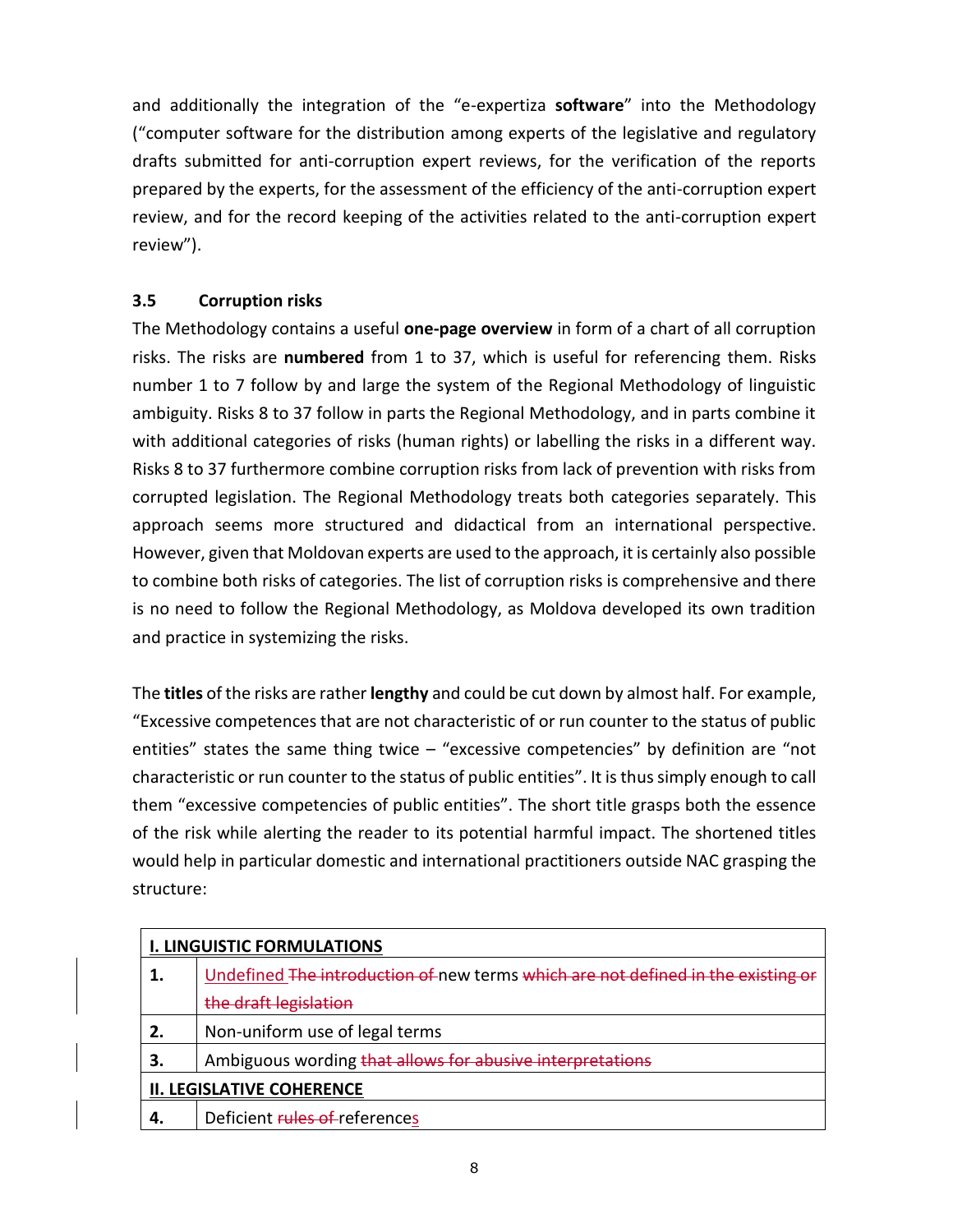| 5.                                                                  | Deficient delegation of competence-delegating norms                              |  |  |  |
|---------------------------------------------------------------------|----------------------------------------------------------------------------------|--|--|--|
| 6.                                                                  | Conflict of legal norms                                                          |  |  |  |
| 7.                                                                  | Legal loopholes                                                                  |  |  |  |
| <b>III.TRANSPARENCY AND ACCESS TO INFORMATION</b>                   |                                                                                  |  |  |  |
| 8.                                                                  | Lack of/ilnsufficient access to information regarding on regulatory acts         |  |  |  |
| 9.                                                                  | Lack of/ilnsufficient transparency in the functioning of on public entities      |  |  |  |
| 10.                                                                 | Lack of/ilnsufficient access to general information of general interest          |  |  |  |
| IV. THE EXERCISE OF HUMAN RIGHTS AND THE PERFORMANCE OF OBLIGATIONS |                                                                                  |  |  |  |
| 11.                                                                 | Norm implementing costs that are uUnreasonable costs when balanced against       |  |  |  |
|                                                                     | the public benefit                                                               |  |  |  |
| 12.                                                                 | The pursuit of private interests at the expense of the public interest           |  |  |  |
| 13.                                                                 | The infliction of damage on legitimate private interests at the expense of the   |  |  |  |
|                                                                     | public interest                                                                  |  |  |  |
| 14.                                                                 | Demands that make the exercise of rights excessively difficult/excessive         |  |  |  |
|                                                                     | obligations                                                                      |  |  |  |
| 15.                                                                 | Unjustified derogations from the exercise of rights/performance of obligations   |  |  |  |
| 16.                                                                 | Unjustified restrictions on human rights                                         |  |  |  |
| 17.                                                                 | Discriminatory provisions                                                        |  |  |  |
| 18.                                                                 | Excessive powers that are not characteristic of or run counter to the status of  |  |  |  |
|                                                                     | private entities                                                                 |  |  |  |
| 19.                                                                 | The encouragement of unfair competition                                          |  |  |  |
| 20.                                                                 | Legal norms whose application is impossible                                      |  |  |  |
|                                                                     | V. THE EXERCISE OF THE COMPETENCES OF PUBLIC ENTITIES                            |  |  |  |
| 21.                                                                 | Extensive regulatory competence                                                  |  |  |  |
| 22.                                                                 | Excessive competence that are not characteristic of or run counter to the status |  |  |  |
|                                                                     | of public entities                                                               |  |  |  |
| 23.                                                                 | Parallel competences                                                             |  |  |  |
| 24.                                                                 | Indeterminacy concerning the competent public entity/the persons subject to the  |  |  |  |
|                                                                     | provision                                                                        |  |  |  |
| 25.                                                                 | Competences that allow for derogations and abusive interpretations               |  |  |  |
| 26.                                                                 | Conferring a right to a public entity instead of imposing an obligation          |  |  |  |
| 27.                                                                 | The aAccumulation of the competences that should be put separatelyte set legal   |  |  |  |
|                                                                     | requirements, exercise control over the observance of these requirements, and    |  |  |  |
|                                                                     | inflict sanctions                                                                |  |  |  |
| 28.                                                                 | Non-exhaustive/ambiguous/subjective grounds for the refusal of public entity to  |  |  |  |
|                                                                     | fulfill actions                                                                  |  |  |  |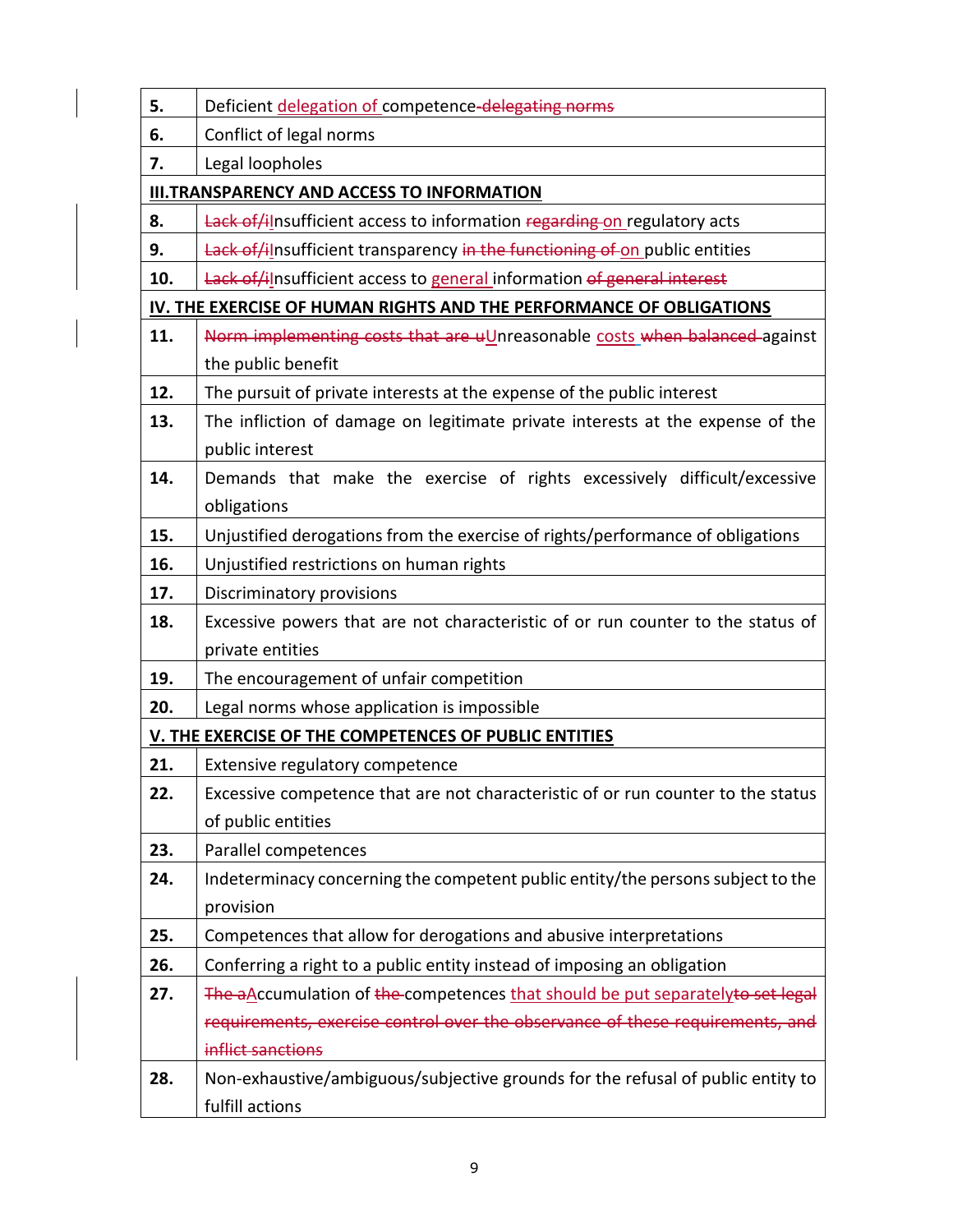| 29.                                      | Lack/ambiguity of administrative procedures                                                         |  |  |
|------------------------------------------|-----------------------------------------------------------------------------------------------------|--|--|
| 30.                                      | Absence of clear time limits/unreasonable time limits/unjustified extensions of                     |  |  |
|                                          | time limits                                                                                         |  |  |
| <b>VI. CONTROL MECHANISMS</b>            |                                                                                                     |  |  |
| 31.                                      | <b>Lack/ilnsufficiency of <del>mechanisms of</del>-oversight and control (hierarchical, intern,</b> |  |  |
|                                          | public)                                                                                             |  |  |
| 32.                                      | Lack/ilnsufficientey appeal of mechanisms of contesting the decisions and ac                        |  |  |
|                                          | of public entities                                                                                  |  |  |
| <b>VII. ACCOUNTABILITY AND SANCTIONS</b> |                                                                                                     |  |  |
| 33.                                      | Conflation/double counting of different types of legal accountability for the same                  |  |  |
|                                          | infringement                                                                                        |  |  |
| 34.                                      | Non-exhaustive grounds for accountability                                                           |  |  |
| 35.                                      | Lack of clear accountability of public agents/entities for infringements of the                     |  |  |
|                                          | provisions of the draft                                                                             |  |  |
| 36.                                      | Lack of clear sanctions for infringement of the provisions of the draft                             |  |  |
| 37.                                      | The lack of proportion between infringement and sanction                                            |  |  |

Representatives of NAC explained that **Chapter IV** "The exercise of human rights and the performance of obligation" focuses on how norms affect citizens/persons, while **Chapter V** focuses on how norms enable public entities/officials to commit corruption. To some extent, both overlap by addressing the same risk from two different perspectives (e.g. a restriction on human rights under Chapter IV can also be the result of excessive powers under Chapter V.

Regarding **Risk no. 16** "Unjustified restrictions on the exercise of human rights" it is not fully clear when this risk would be fulfilled, without any of the other risks applying. There are doubts whether this risk has a distinct field of application, or could be dropped. In other words, it seems as if any of the other risks is an "unjustified restriction on the exercise of human rights". Here, an illustrative example would help to show to the reader that the explicit mentioning of the risk is justified.

**Sentences** describing the risks tend to be rather **long**. For example, under Risk no. 12, there is a sentence counting even 116 words, and under Risk no. 15, one sentence contains 119 words, under Risk no. 16, it is 113 words in one sentence. Ideally, sentences should have between 3 to 15 words. The Regional Methodology notes in this context: "use short sentences (one thought one sentence); […] only one main clause and no more than one subordinate clause (if possible)" (Part 2, at 4.1).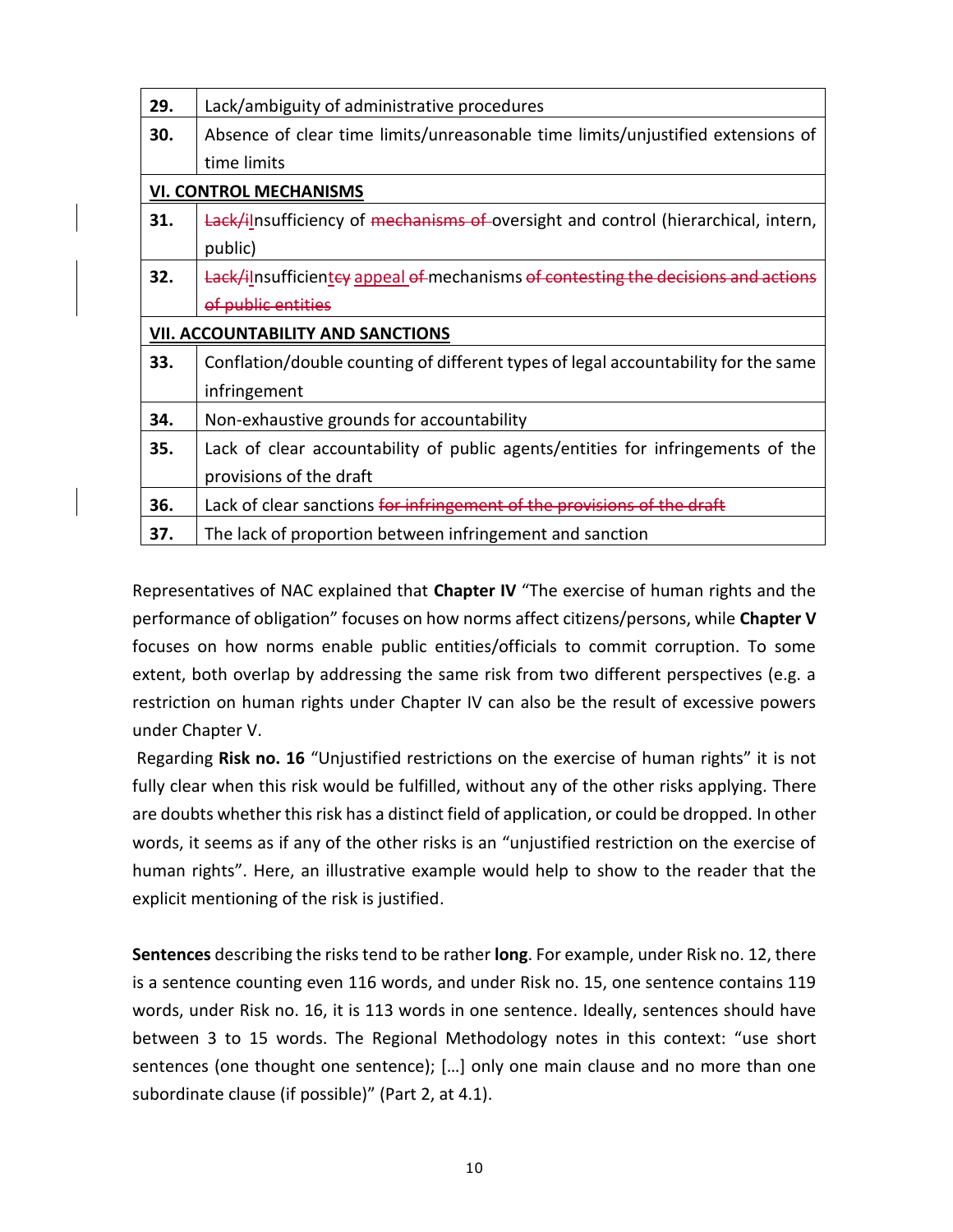The Methodology contains highly instructive parts on corruption risks and could be used for **trainings** in other countries. For example, at no. 24.1, the Methodology lists possible red flags for private interests

The risks are not illustrated with practical **examples**. However, in the case of Moldova this would not appear necessary as the NAC has about 12 staff working on the issue and thus there is already sufficient institutional capacity on the issue to train incoming stuff, in particular based on the many examples of past assessments. Still, for any civil society stakeholder or legal drafter in a public entity new to the issue, it appears to be rather challenging to embrace the structure of these risks without examples. For instance, Risk no. 26 "Confusing rights with obligations" would become very clear, if there was an example of a badly worded provision juxtaposed with a correctly worded provision.

#### <span id="page-10-0"></span>**3.6 Civil society**

Civil society conducts corruption proofing in Moldova since 2006 based on its **own methodology** (see Regional Methodology, Part 1, 2.2.8). The Law on transparency in decision-making provides for a basis to feed corruption proofing reports into the legislative process and to elicit feedback by public authorities. In addition, the Methodology foresees that civil society representatives can be asked for an opinion when drafting the corruption proofing **reports** (at no. 13.2) and they can be members of the **working groups** (at no. 17). This is a positive feature of the Methodology.

#### <span id="page-10-1"></span>**4 Annex: Law excerpt**

Excerpt from the draft Integrity Law (no. 267) of 2016:

# **Article 28. Anticorruption expertise**

(1) The anticorruption expertise shall cover the identification of corruption risks which may occur in relation to promotion of draft legislative and normative acts by public entities (corruption regulatory risks) and the development of recommendations for eliminating their effects. The categories of corruption regulatory risks refer to: linguistic formulations, legislative coherence, transparency and access to information, exercise of people's rights and obligations, exercise of public authorities' duties, control mechanisms, liability and sanctions.

(2) The public entities entitled for legislative initiative (draft authors) shall submit for anticorruption expertise the draft legislative and normative acts (draft), except for: